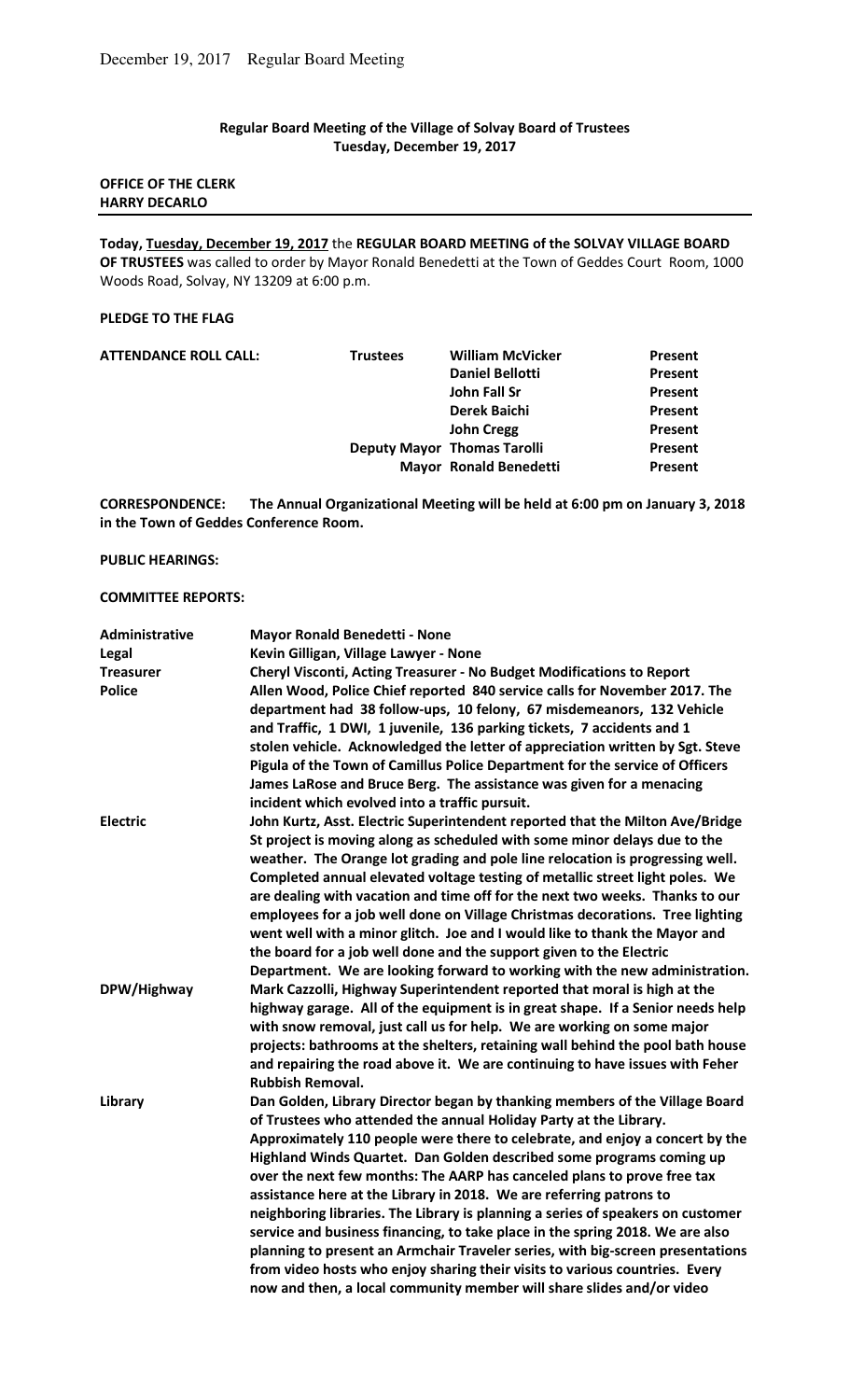| snippets of their trips. As always, the Library welcomes suggestions from the<br>public. |
|------------------------------------------------------------------------------------------|
| Anthony Alberti reported that the Codes Department completed 7 fire                      |
| inspections, 15 rental, 17 electrical and had 7 violations. 160 rental                   |
| inspections and 40 fire inspections were completed for 2017 and the Village              |
| has 43 vacant properties.                                                                |
| <b>None</b>                                                                              |
|                                                                                          |

## **RESOLUTIONS:**

1. Authorization from the Board of Trustees to approve the minutes from the November 28, 2017 Regular Board Meeting and the Reading of the Minutes be herewith dispensed.  **MOTION: John Fall Sr SECOND: Derek Baichi** 

- **AYES: 7 NAYES: 0 MOTION CARRIED**
- 2. Authorization from the Board of Trustees to pay C&S Engineers \$9,447.50 for services rendered from *11/1/17 to 11/30/17*. (Total Cost to the Village is: \$4,565.00)
	- Below are the specific projects that will be reimbursed through Grant or the County:
		- Invoice No. 0169055 Project No. 114.203.012 Carolina Ave. Green Wall Grant
		- Invoice No. 0169056 Project No. 114.213.001 I/I Reduction Grant
		- Invoice No. 0169058 Project No. 114.218.001 SAM Grant
		- Invoice No. 0169059 Project No. 114.220.001 SAM Grant

**MOTION: Dan Bellotti SECOND: Tom Tarolli AYES: 7** NAYES: 0 MOTION CARRIED

3. Authorization from the Board of Trustees to pay Costello, Cooney & Fearon, PLLC \$10,643.80 for services rendered for the month of November 2017. \$2,310.00 was for PBA Arbitration. \$1,092.00 was for Solvay Electric.

 **MOTION: Derek Baichi SECOND: John Cregg AYES: 7** NAYES: 0 MOTION CARRIED

4. Authorization from the Board of Trustees to accept the Board of Elections constituting the County Board of Canvassers in and for the County of Onondaga, having canvassed the votes on the 1st day of December, 2017, in the several election districts of said County at the General Election held on the 7th day of November, 2017, do hereby certify, determine and declare that the hereafter named persons were duly elected to the respective offices hereafter set opposite their names in and for the Village of Solvay by the greatest number of votes:

| <b>SECOND: John Fall Sr</b><br>AYES: 7 | <b>NAYES: 0</b> | <b>MOTION CARRIED</b> |
|----------------------------------------|-----------------|-----------------------|
| <b>MOTION: Derek Baichi</b>            |                 | Solvay, NY 13209      |
|                                        |                 | 130 Alice Ave         |
| Village Trustee 3rd Ward               |                 | William McVicker      |
|                                        |                 | Solvay, NY 13209      |
|                                        |                 | 302 Fourth St         |
| Village Trustee 2nd Ward               |                 | Raymond J Fougnier    |
|                                        |                 | Solvay, NY 13209      |
|                                        |                 | 115 Oakridge Dr       |
| Village Trustee 1st Ward               |                 | John T Cregg          |
|                                        |                 | Syracuse, NY 13209    |
|                                        |                 | 407 Piercefield Dr    |
| Village Justice                        |                 | Daniel F Mathews III  |
|                                        |                 | Solvay, NY 13209      |
|                                        |                 | 414 N Orchard Rd      |
| Mayor                                  |                 | Derek Baichi          |